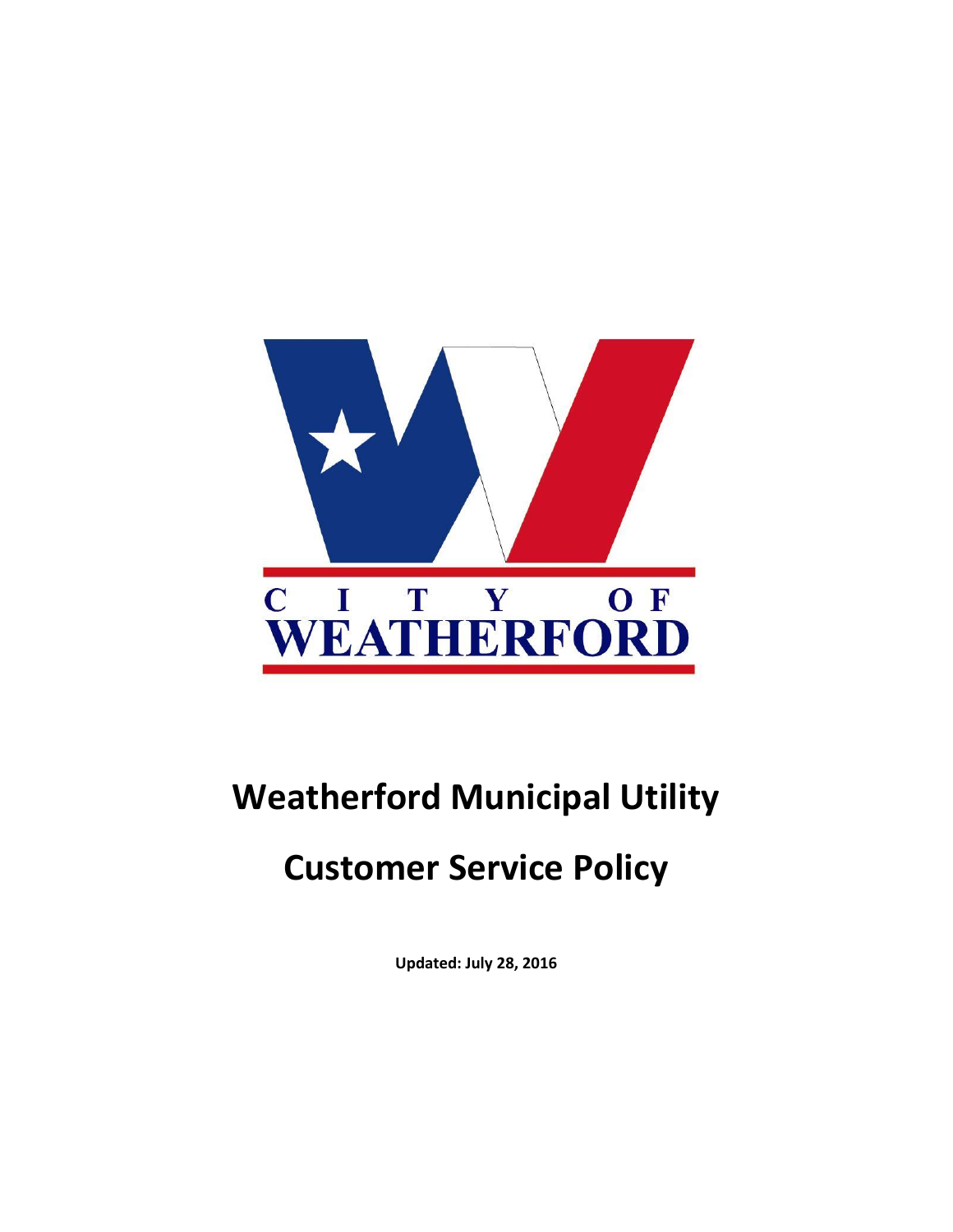# **Contents**

| 1.    |  |
|-------|--|
| 1.1   |  |
| 1.1.1 |  |
| 1.1.2 |  |
| 1.1.3 |  |
| 1.1.4 |  |
| 1.1.5 |  |
| 1.2   |  |
| 1.2.1 |  |
| 1.2.2 |  |
| 1.3   |  |
| 1.3.1 |  |
| 1.3.2 |  |
| 1.4   |  |
| 1.4.1 |  |
| 1.4.2 |  |
| 2.    |  |
| 2.1   |  |
| 2.2   |  |
| 2.3   |  |
| 2.4   |  |
| 2.5   |  |
| 3.    |  |
| 4.    |  |
| 4.1   |  |
| 4.2   |  |
| 4.3   |  |
| 4.4   |  |
| 4.5   |  |
| 4.6   |  |
| 4.7   |  |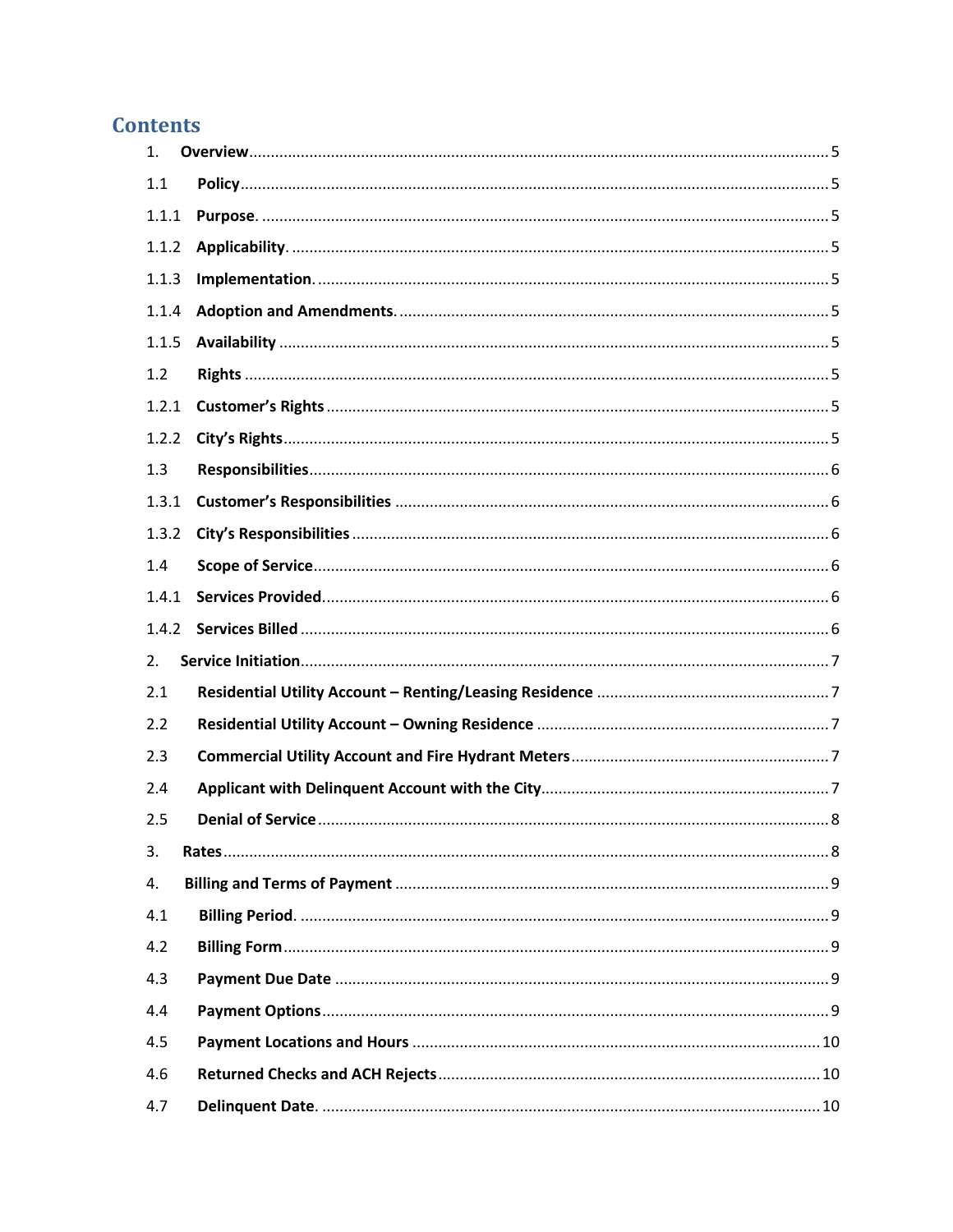| 4.8   |  |
|-------|--|
| 4.9   |  |
| 4.10  |  |
| 5.    |  |
| 6.    |  |
| 6.1   |  |
| 6.2   |  |
| 6.3   |  |
| 6.3.3 |  |
| 6.3.4 |  |
| 6.4   |  |
| 6.5   |  |
| 6.6   |  |
| 6.7   |  |
| 7.    |  |
| 7.1   |  |
| 7.1.1 |  |
| 7.1.2 |  |
| 7.2   |  |
| 7.3   |  |
| 7.4   |  |
| 7.5   |  |
| 7.5.1 |  |
| 7.5.2 |  |
| 7.6   |  |
| 7.7   |  |
| 7.8   |  |
| 7.9   |  |
| 7.10  |  |
| 7.11  |  |
| 7.12  |  |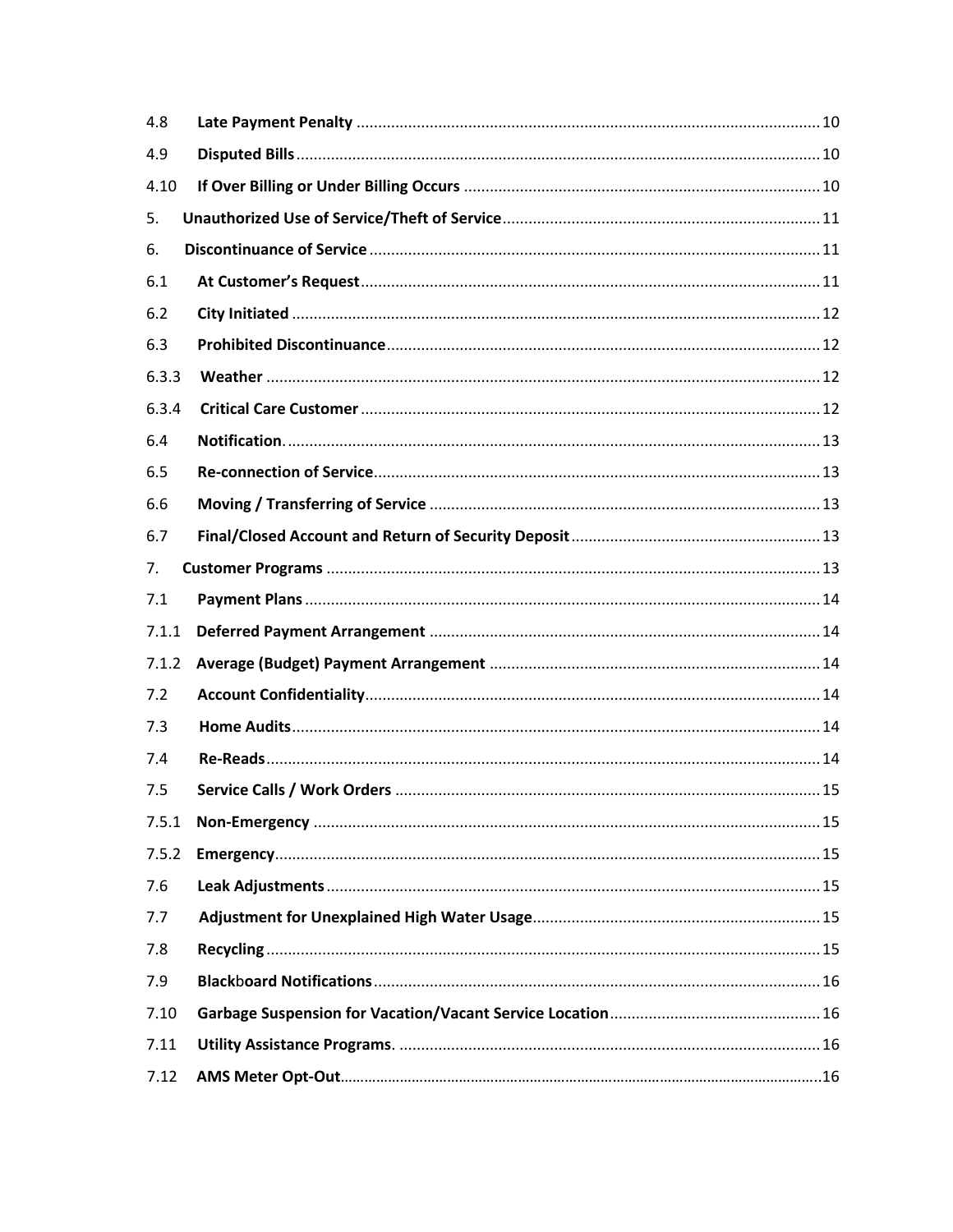**Utility Customer Service Policy Schedule of Fees[: Schedule A](http://tx-weatherford3.civicplus.com/DocumentCenter/View/8471)**

**Attachment A: [Residential Application for Service](http://tx-weatherford3.civicplus.com/DocumentCenter/View/166)**

**Attachment B[: Commercial Application for Service](http://tx-weatherford3.civicplus.com/DocumentCenter/View/201)**

- **Attachment C: [Fire Hydrant Meter Policy](http://tx-weatherford3.civicplus.com/DocumentCenter/View/8437)**
- **Attachment D[: Authorization Agreement for Direct Payments](http://tx-weatherford3.civicplus.com/DocumentCenter/View/202) (ACH Debits)**
- **Attachment E: [Residential Critical Care Application](http://tx-weatherford3.civicplus.com/DocumentCenter/View/8440) and Policy**
- **Attachment F[: Average Billing Plan](http://tx-weatherford3.civicplus.com/DocumentCenter/View/169)**
- **Attachment G[: Request for Confidentiality of Information](http://tx-weatherford3.civicplus.com/DocumentCenter/View/8438)**
- **Attachment H[: Curbside Recycling Program Application](http://tx-weatherford3.civicplus.com/DocumentCenter/View/1559)**
- **Attachment I[: Utility Assistance Program, Voluntary Contribution Authorization](http://tx-weatherford3.civicplus.com/DocumentCenter/View/8442)**
- **Attachment J: [AMS Opt-Out Application Form](file://///server1/storage/secure/bhuddleston/Desktop/Customer%20Service%20Policy/AMS%20Opt-Out%20Application.pdf)**
- **Attachment K[: Weatherford Identity Theft Prevention Program](http://tx-weatherford3.civicplus.com/DocumentCenter/View/8477)**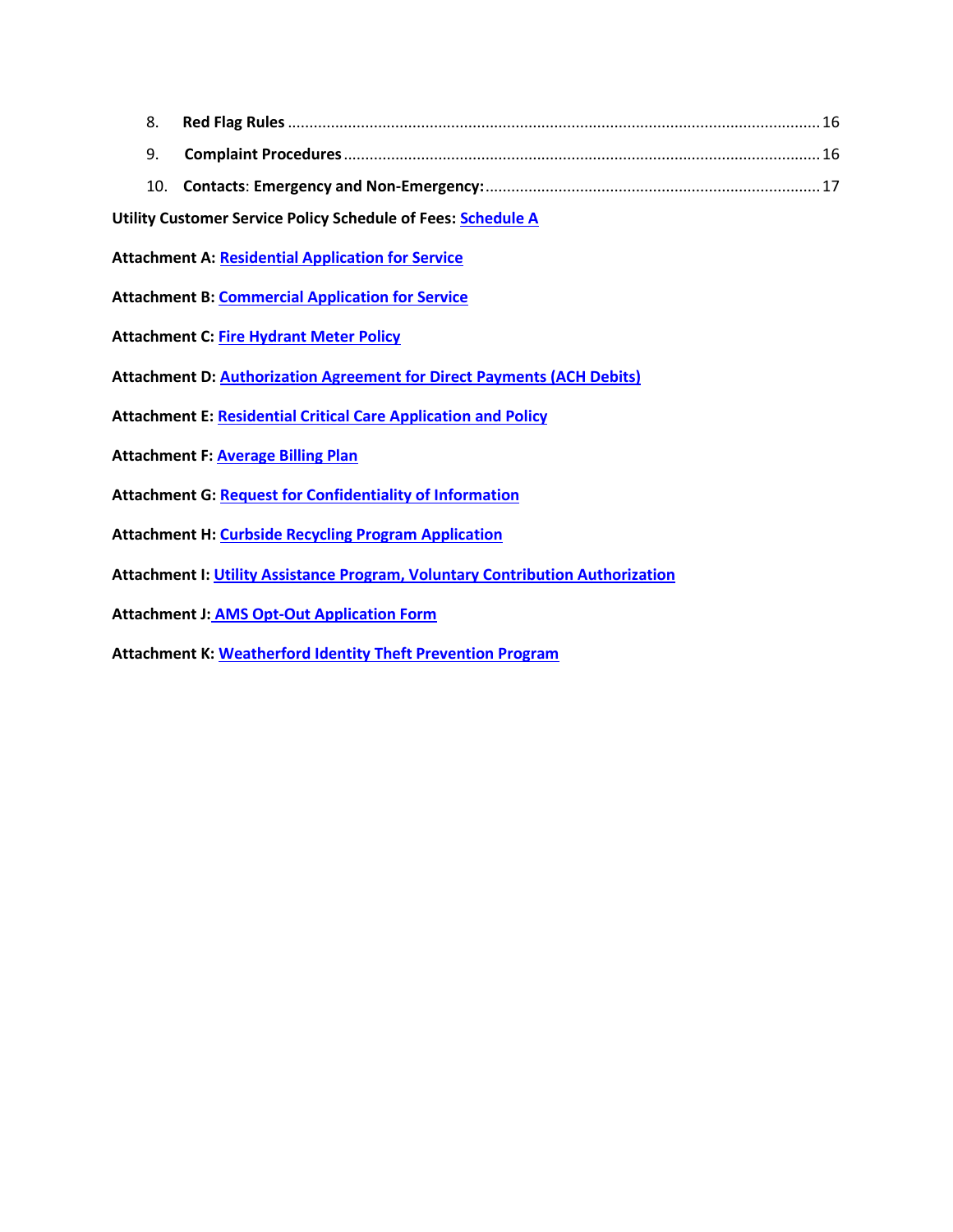#### <span id="page-4-0"></span>1. **Overview**

### <span id="page-4-1"></span>1.1 **Policy**

- <span id="page-4-2"></span>1.1.1 **Purpose**: The intent of this policy is to provide the customers of Weatherford Municipal Utilities (the Utility) and the employees of the City of Weatherford (the City) a helpful guide with uniform procedures for providing utility customer service. The City desires to treat its citizens and customers in a fair and indiscriminate manner while recognizing that each citizen and customer has distinct needs and requirements. This policy is not meant to be all-inclusive but offers direction and guidance for the City employees. This policy should be used in conjunction with the Weatherford Electric Electric Service Policy.
- <span id="page-4-3"></span>1.1.2 **Applicability**: This policy applies to every customer or applicant for utility service with the Utility.
- <span id="page-4-4"></span>1.1.3 **Implementation:** City employees are empowered and trained to use this policy to deliver the highest quality of customer service to the customer in a reasonable, equitable and nondiscriminatory fashion. Employees are expected to be prompt, courteous, and professional in each interaction with the customer. Employees are expected to deal with each decision with empathy and understanding, listening carefully to the needs and requirements of individual customers. Ultimately, the City Manager accepts the responsibility as the final authority on implementation of this policy. In instances where the strict enforcement of this policy would create an undue burden on an applicant or customer, the City Manager (or its designee) may waive all or a portion of any policy if the waiver of the applicable policy does not adversely affect the City, the Utility, other applicants, or other customers.
- <span id="page-4-5"></span>1.1.4 **Adoption and Amendments:** This policy is subject to approval by the Weatherford Municipal Utility Board of Trustees (Board) and is subject to amendment by the Board and applicable state and federal laws and regulations. The Board shall make available any changes to the approved policies contained in this document.
- <span id="page-4-6"></span>1.1.5 **Availability:** This policy and all documents referred to in this policy shall be available at the Utility Customer Services office located at 303 Palo Pinto Street, Weatherford, Texas 76086 and on the City's web site at [www.weatherfordtx.gov.](http://www.weatherfordtx.gov/)

#### <span id="page-4-7"></span>1.2 **Rights**

#### <span id="page-4-8"></span>1.2.1 **Customer's Rights**

- 1.2.1.1 To request, free of charge, historic billing and usage information.
- 1.2.1.2 To request a meter test for a fee specified in Schedule A. If the test results show an advantage to the Utility of more than two percent (2%) of usage the customer's account will be given a credit to their account for the amount of the meter test and for the time period and amount that appears to having been accounted for inappropriately but not to exceed six months or the testing difference. If the test results show an advantage to the customer of more than two percent (2%) of usage the customer's account will charged for the amount for the time period and amount that appears to having been accounted for inappropriately but not to exceed six months or the testing difference.

#### <span id="page-4-9"></span>1.2.2 **City's Rights**

1.2.2.1 To have access to the City's utility facilities at any time.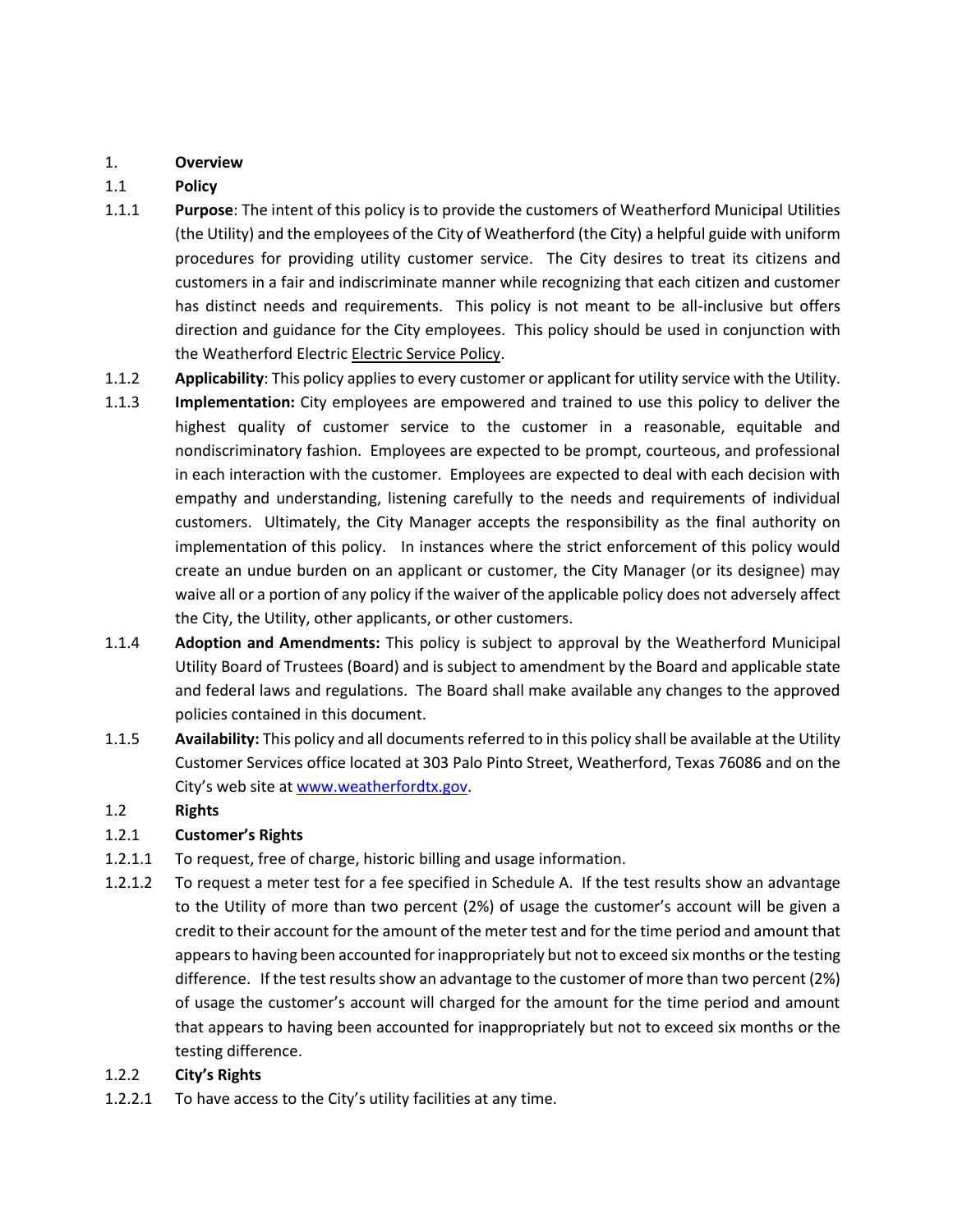- 1.2.2.2 To receive notice of changes in address, status of utility service, or problems with utility service.
- 1.2.2.3 To receive timely payment for services delivered to a customer.
- 1.2.2.4 To discontinue service for non-payment, theft of service or returned checks.
- 1.2.2.5 To take legal action regarding equipment tampering or financial delinquencies.

### <span id="page-5-0"></span>1.3 **Responsibilities**

#### <span id="page-5-1"></span>1.3.1 **Customer's Responsibilities**

- 1.3.1.1 To allow the City personnel access to property to set up and maintain service.
- 1.3.1.2 To pay bills by due date shown on each monthly bill.
- 1.3.1.3 To inform the City if someone other than the account holder should be notified prior to disconnection for nonpayment.
- 1.3.1.4 To notify the City if there is someone in the household who is either chronically or seriously ill, handicapped, or on a life support system. Notification shall be in compliance with Section 6.3.4 of this policy.
- 1.3.1.5 To notify the Utility of questions, complaints, or changes regarding utility service.
- 1.3.1.6 To notify the Utility of name changes on an account for the following events:
- 1.3.1.6.1 Marriage or other co-habitation additions to a service location with marriage license or driver's license.
- 1.3.1.6.2 Divorce by providing a divorce decree or letter signed by both parties turning over account to one party.
- 1.3.1.6.3 Death by providing a copy of a death certificate.
- 1.3.1.7 To be aware of City owned property at the customer's property and safeguard it and/or report problems regarding it to the City.
- 1.3.1.8 To ensure utility service provided is for sole use and convenience of the premises under contract for service.
- 1.3.1.9 To adhere to conservation measures imposed by the Utility.

## <span id="page-5-2"></span>1.3.2 **City's Responsibilities**

- 1.3.2.1 To provide prompt, professional, and courteous service.
- 1.3.2.2 To apply the customer's deposit to their account balance when the customer closes their account and send any remaining balance to a forwarding address supplied by the customer.
- 1.3.2.3 To provide and explain rate schedules, how meters are read, and other additional, reasonable information.
- 1.3.2.4 To provide historic billing and usage information when requested by the customer.
- 1.3.2.5 To provide usage and conservation information.
- 1.3.2.6 To operate the Utility in an efficient manner.

#### <span id="page-5-3"></span>1.4 **Scope of Service**

- <span id="page-5-4"></span>1.4.1 **Services Provided**: The City owns and operates Weatherford Electric, Weatherford Water and Wastewater Systems, and Weatherford Solid Waste and Recycling which provide electric, water and wastewater utility, and solid waste and recycling services to applicants requesting service and existing customers within the City's service areas as permitted, when existing infrastructure is available for service.
- <span id="page-5-5"></span>1.4.2 **Services Billed**: Fees in a customer's utility bill can include:
- 1.4.2.1 Electric Service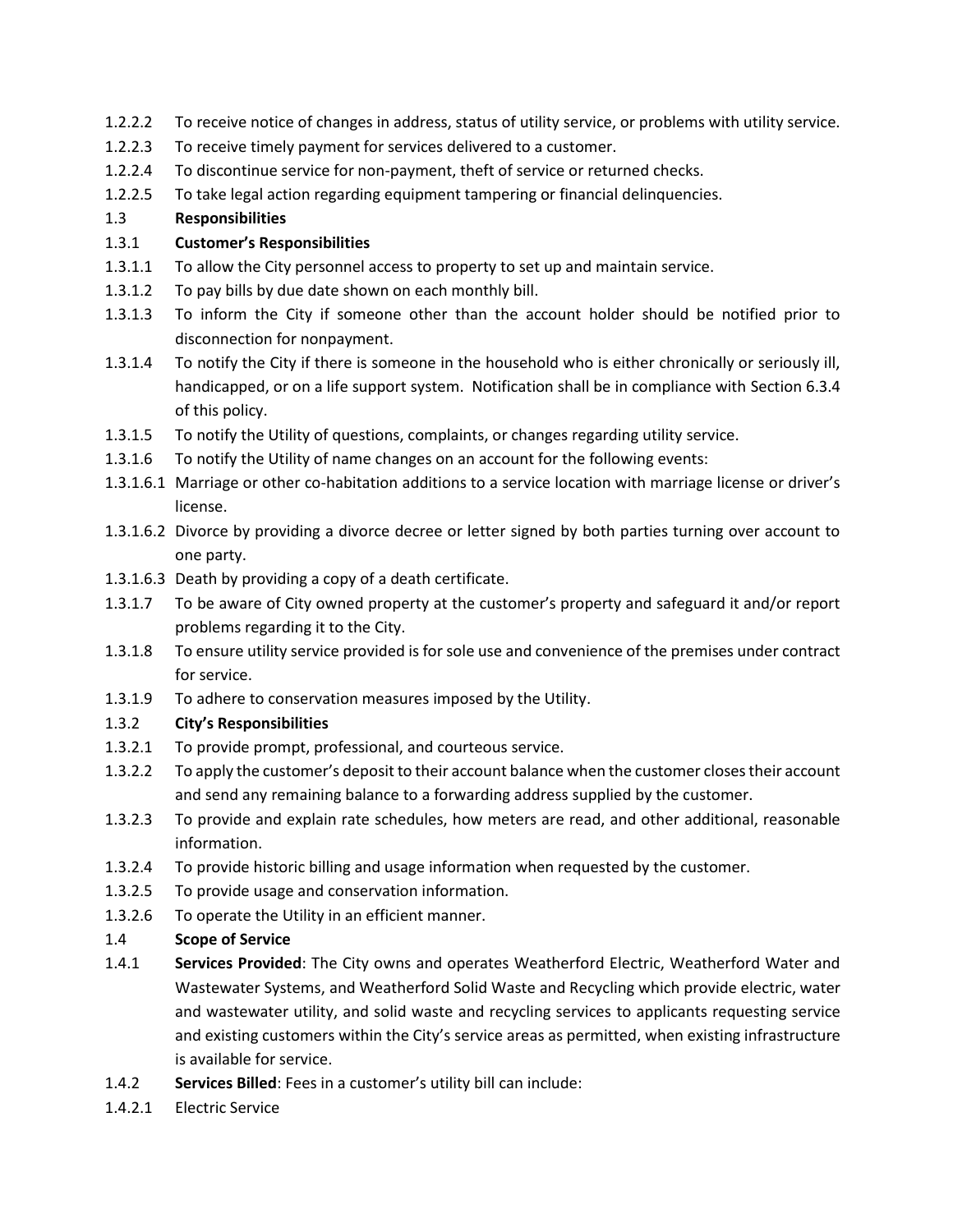- 1.4.2.2 Water Service
- 1.4.2.3 Wastewater (Sewer) Service
- 1.4.2.4 Sanitation Service
- 1.4.2.5 Recycling Fees
- 1.4.2.6 Storm Water Drainage Service
- 1.4.2.7 Utility Assistance Programs
- 1.4.2.8 Sales and Use Tax where applicable and can only be waived if a customer has an Exemption Certificate (issued by the State of Texas) on file with the City.

### <span id="page-6-0"></span>2. **Service Initiation**

- <span id="page-6-1"></span>2.1 **Residential Utility Account: Renting/Leasing Residence**
- 2.1.1 Applicant must provide the following to Customer Service Department:
- 2.1.1.1 Copy of rental/lease agreement.
- 2.1.1.2 Residential Application for Service, see Attachment A, signed by all adults on rental/lease agreement.
- 2.1.1.3 Copy of valid driver's license or ID or verify information with PublicData.com for every adult listed on rental/lease agreement.
- 2.1.1.4 Social Security number for every adult listed on rental/lease agreement.
- 2.1.1.5 Security deposit as specified on Schedule A.
- 2.1.1.6 A Service Initiation Fee as specified on Schedule A.

### <span id="page-6-2"></span>2.2 **Residential Utility Account: Owning Residence**

- 2.2.1 Applicant must provide the following to Customer Service Department:
- 2.2.1.1 Residential Application for Service, see Attachment A, signed by all adults living at the residence.
- 2.2.1.2 Copy of valid driver's license or ID or verify information with PublicData.com for every adult living at the residence.
- 2.2.1.3 Social Security number for every adult living at the residence.
- 2.2.1.4 Security deposit as specified on Schedule A.
- 2.2.1.5 A Service Initiation Fee as specified on Schedule A.

#### <span id="page-6-3"></span>2.3 **Commercial Utility Account and or Fire Hydrant Meters**

- 2.3.1 Applicant must provide the following to Customer Service Department:
- 2.3.1.1 Verification that permitting requirements have been met with the City of Weatherford Planning and Development Department.
- 2.3.1.2 Signed Commercial Application for Service, see Attachment B. Fire Hydrant Meter Policy, see Attachment C.
- 2.3.1.3 Copy of valid driver's license or ID or verify information with PublicData.com.
- 2.3.1.4 Social Security or Tax ID number.
- 2.3.1.5 Security deposit as specified on Schedule A.
- 2.3.1.6 A Service Initiation Fee as specified on Schedule A.

#### <span id="page-6-4"></span>2.4 **Applicant with Delinquent Account with the City**

- 2.4.1 Applicant must provide the following to Customer Service Department what is required with normal account initiation as provided by this section as well as:
- 2.4.1.1 Payment of delinquent balance in full.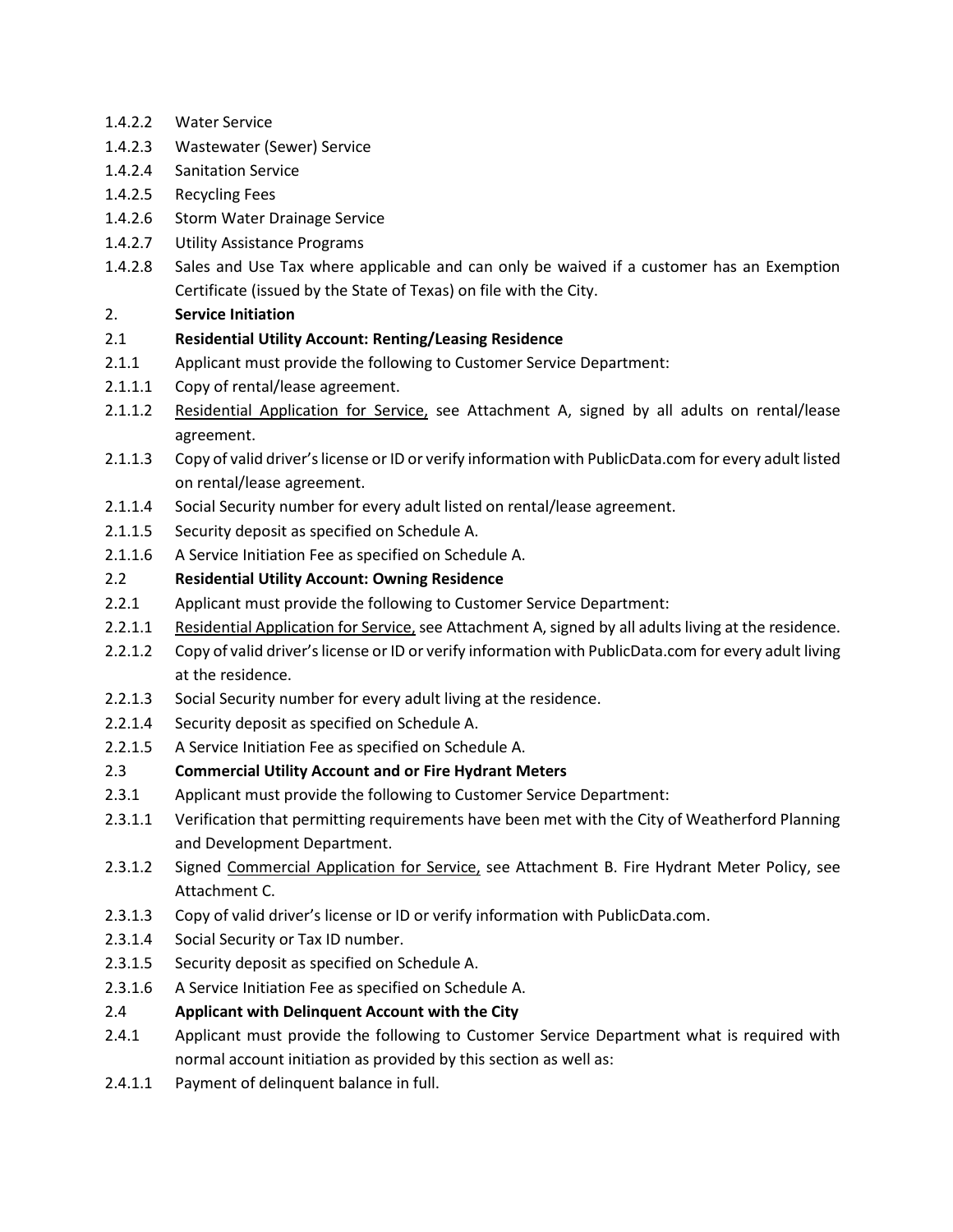2.4.1.2 Cash deposit or additional deposit as specified on Schedule A. No letter of reference or co-signer is permitted on an account which has been delinquent.

#### <span id="page-7-0"></span>2.5 **Denial of Service**

- 2.5.1 The Utility can deny service if any of the following:
- 2.5.1.1 The applicant has failed or refuses to fulfill the conditions necessary to initiate service as described in this policy.
- 2.5.1.2 The applicant has failed or refuses to pay indebtedness to the City for previously provided service by the Utility including payment plans, extensions, or other arrangements.
- 2.5.1.3 The applicant's installation or equipment is known or appears to be hazardous or in such condition that service cannot be given, or the extension of service may endanger the public health, safety, or welfare.
- 2.5.1.4 The applicant fails to comply with state or federal laws or regulations or City ordinances, rules, or regulations governing the requested service.
- 2.5.1.5 The applicant's request for service is being made in another name in order to avoid or evade payment of a prior bill for utility service.
- 2.5.1.6 The applicant who is located in an area which is multi-certified by the Public Utility Commission (PUC) and who switches electric service to the City from another electric utility and has not provided the City with evidence it has paid the other electric utility for all disconnection charges.
- 2.5.2 When an applicant is refused for any of these reasons the City shall inform the applicant of the reason for the denial of service and shall advise the applicant on how to remedy the situation or how to file a complaint with the municipal or state regulatory authorities.

#### <span id="page-7-1"></span>3. **Rates**

- 3.1 The City's published rate ordinance schedules, which state the conditions under which each schedule is available for utility service. Rate classification and assignment shall be made by the City in accordance with the availability and type of service provisions in the City's rate schedules. Rate schedules have been developed for the standard types of service provided by the City. If an applicant or customer request for utility service involves unusual circumstance, usage, or load characteristics not regularly encountered by the City, or if the applicant or customer qualifies for service under more than one of the City's available schedules, the City shall provide service under the rate schedule determined by the City to be most applicable, or enter into a special contract subject to the approval of the Board.
- 3.2 If a customer changes the nature or character of the service requirements, the City may, upon review of the information available pertaining to the revised service requirement, reassign the customer to the appropriate rate schedule.
- 3.3 If an applicant or customer is eligible to receive service under more than one of the City's rate schedules, then the City shall assign the most appropriate rate schedule for service which considers, in the City's sole judgment, the various service requirements, potential impact on the City facilities, the potential relative costs of serving the customer, and other available pertinent information.
- 3.4 Rates are established through City ordinance approval by the Weatherford City Council (Council) and may be amended or modified, at any time during the fiscal year. A customer's rate may be changed if there is a substantial change in the character or condition of the customer's service,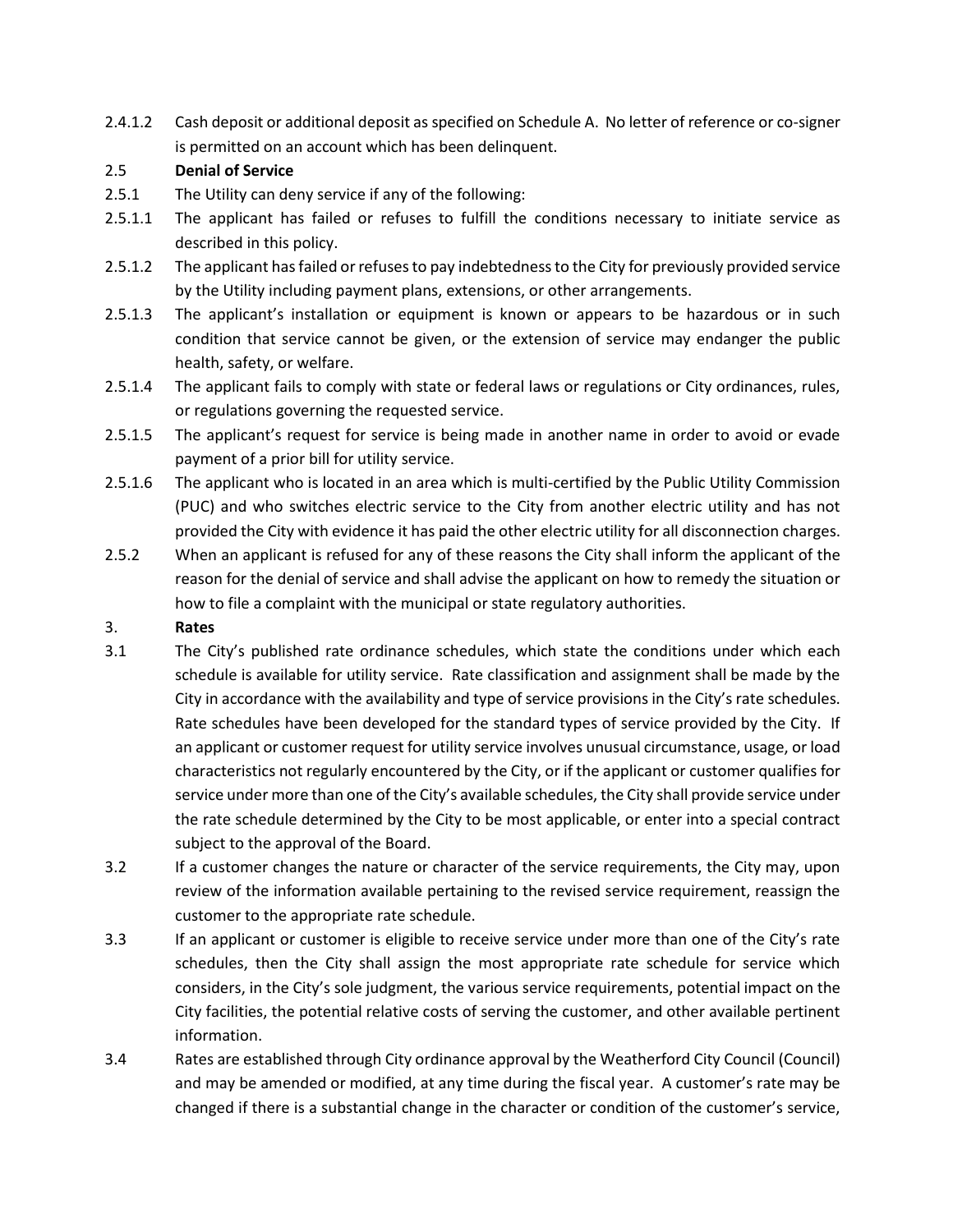or as otherwise mandated by the Council. The City may, at the City's sole discretion, pro rate the customer charge and/or capacity even if utility service is not required for a full month.

#### <span id="page-8-0"></span>4. **Billing and Terms of Payment**

- <span id="page-8-1"></span>4.1 **Billing Period**: Bills for utility service shall be rendered monthly unless service is rendered for a period less than a month. The term "month" or "monthly" for billing purposes shall mean the period between any two consecutive readings of the meter, for the unmetered utility services, a period of time equal to approximately thirty (30) days. Meter readings shall be taken as nearly as practicable every thirty (30) days, but not necessarily at the beginning or ending of a calendar month. The actual period may vary depending on weekends, weather conditions, or other factors that would result in the billing period being somewhat less or greater than thirty (30) days. In rare cases a meter may be unable to be read on a monthly basis by City staff. In that case, an estimated reading will be used for bill calculation. A meter reading is not to be estimated for more than three consecutive months without being read and the account trued up from any estimation adjustments to actual.
- <span id="page-8-2"></span>4.2 **Billing Form**: The following information will be included on the billing form or made available to the customer at the Customer Service office:
- 4.2.1 General account information including the account number, reading cycle number, the service address, the last payment date and amount, the service period for which this bill covers, the billing date, and the billing due date.
- 4.2.2 For metered activities the meter number, the actual or estimated previous reading, current reading, consumption, and dollar amount due for that meter.
- 4.2.3 For non-metered activities a description is given along with the dollar amount due for that item.
- 4.2.4 The total account balance brought forward from the previous balance, total current charges and the final total account balance with due date.
- <span id="page-8-3"></span>4.3 **Payment Due Date**: Each bill for service is due ten (10) days after issuance regardless of the nature of the service, unless such day falls on a holiday or weekend, in which case payment is due the next business day. Failure to receive a properly rendered bill shall not entitle the customer relief from penalties for late payments.
- <span id="page-8-4"></span>4.4 **Payment Options**: The City will accept the following form of payment:
- 4.4.1 Cash
- 4.4.2 Personal Checks with City of Weatherford as payee. If a customer has two returned checks within twelve (12) months the City will not accept personal checks from that customer until two (2) years of timely payments have been received.
- 4.4.3 On-Line Payments made a[t www.weatherfordtx.gov.](http://www.weatherfordtx.gov/)
- 4.4.4 Cashier's Check with City of Weatherford as payee.
- 4.4.5 Travelers Checks for United States Dollars.
- 4.4.6 Money Orders with City of Weatherford as payee.
- 4.4.7 Debit cards and/or credit cards including Master Card, Visa, and/or Discover or electronic check via IVR (Interactive Voice Response).
- 4.4.8 Direct Bank Deposit Remittance Receipts.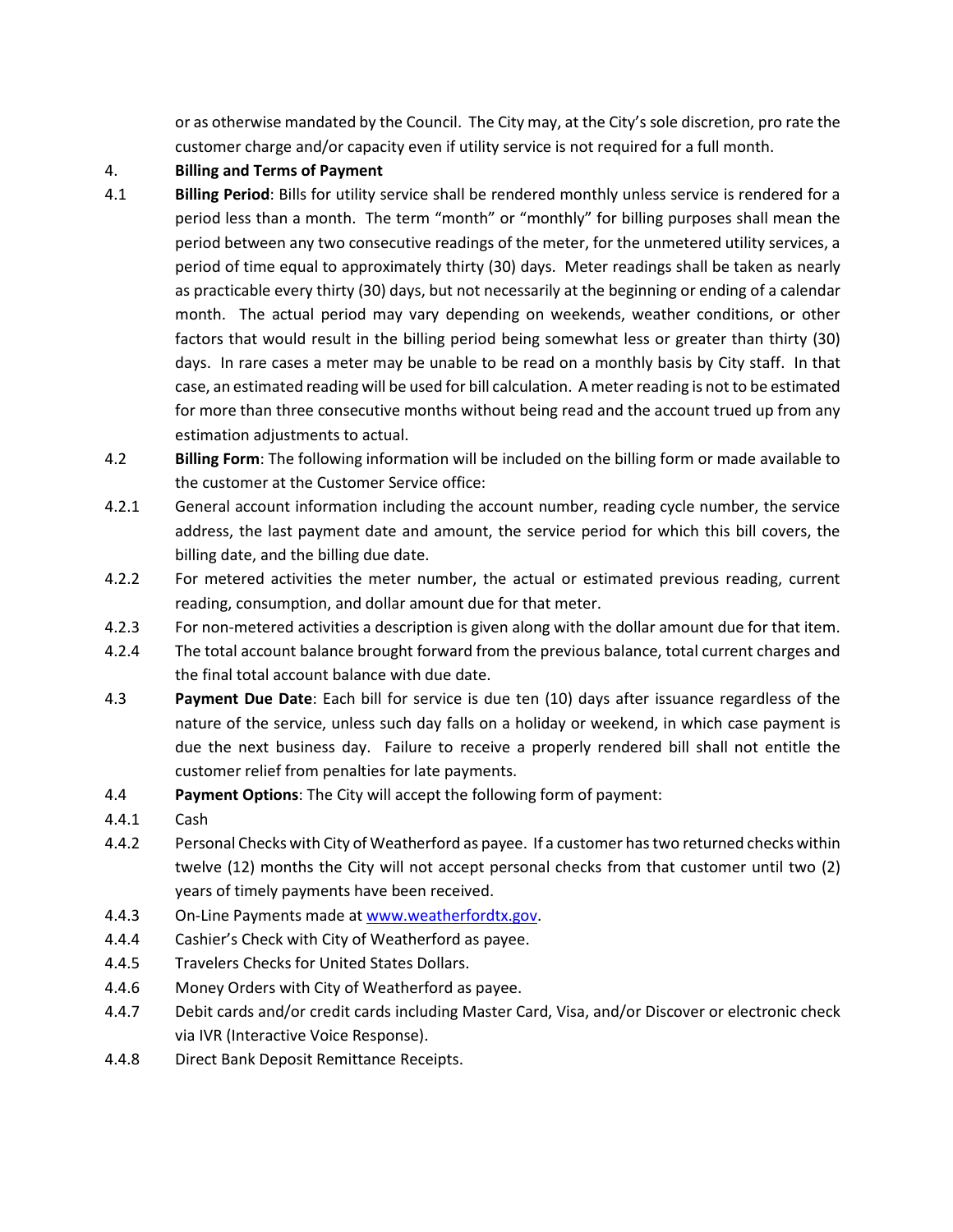- 4.4.9 Electronic Funds Transfer from Automatic Clearing House (ACH). Customer should complete the Authorization Agreement for Direct Payments (ACH Debits) form; see Attachment D, which can be picked up at the Customer Service office or on-line at [www.weatherfordtx.gov.](http://www.weatherfordtx.gov/)
- 4.4.10 Wire Transfer Receipts.
- 4.4.11 The City will NOT accept the following:
- 4.4.11.1 Severely bent or mutilated Coins or Currency.
- 4.4.11.2 Foreign Coins and Currency.
- 4.4.11.3 Third Party Checks.
- 4.4.11.4 Post Dated or Stale Dated Checks.
- 4.4.11.5 Checks made for an amount greater than is what due unless it can be Applied to a Credit on the Customer's Account.
- 4.4.11.6 American Express credit cards.

### <span id="page-9-0"></span>4.5 **Payment Locations and Hours**

- 4.5.1 Utility payments may be mailed to City of Weatherford P.O. Box 255, Weatherford, Texas 76086- 0255.
- 4.5.2 Face to face transactions can be made at the Customer Service Office at City Hall 303 Palo Pinto Street, Weatherford, Texas 76086 from 7:30 a.m. to 5:00 p.m. Monday through Friday on regular business days.
- 4.5.3 Debit cards and/or credit cards including Master Card, Visa, and/or Discover transactions can be made on the City's web site at [www.weatherfordtx.gov](http://www.weatherfordtx.gov/) or over the phone via IVR (Interactive Voice Response) (817)598-4225 twenty-four hours a day.
- 4.5.4 A night depository drop is located at City Hall 303 Palo Pinto Street on the west side of the building on Davis Street. Payments made via this method should be clearly identifiable for application to a utility payment and for what account it is intended to be applied to.

### <span id="page-9-1"></span>4.6 **Returned Checks and ACH Rejects**

- 4.6.1 A service charge per Schedule A shall be assessed to any customer whose check is returned unpaid or ACH is rejected by the bank on which it was drawn. The service charge shall be in addition to any late payment penalty if the payment is not made good and the service fee not paid prior to the delinquent date of the bill. If two or more returned checks or ACH rejections are incurred on an account within twelve (12) months the account will be "cash" only until two (2) years of timely payments have been made on the account.
- <span id="page-9-2"></span>4.7 **Delinquent Date**: Each bill for service is delinquent twenty-five (25) days after issuance regardless of the nature of the service, unless such day falls on a holiday or weekend, in which case payment is delinquent the next business day.
- <span id="page-9-3"></span>4.8 **Late Payment Penalty**: Five percent (5%) penalty is added to all accounts with a minimum balance of \$20.00 on the delinquent date if the balance is not paid.
- <span id="page-9-4"></span>4.9 **Disputed Bills**: In the event of a dispute between the City and the customer as to the amount of a bill, the undisputed amount is payable by the due date, the remaining portion of bill is due and payable upon completion of dispute, if not sooner. A dispute is completed upon notification by the City of the results of the City's investigation, unless within five (5) days the customer files a complaint with the Board.
- <span id="page-9-5"></span>4.10 **If Over Billing or Under Billing Occurs**: If amounts billed for utility services are different than the City's approved rates, or if the City fails to bill the customer for services, a billing adjustments shall be calculated by the City.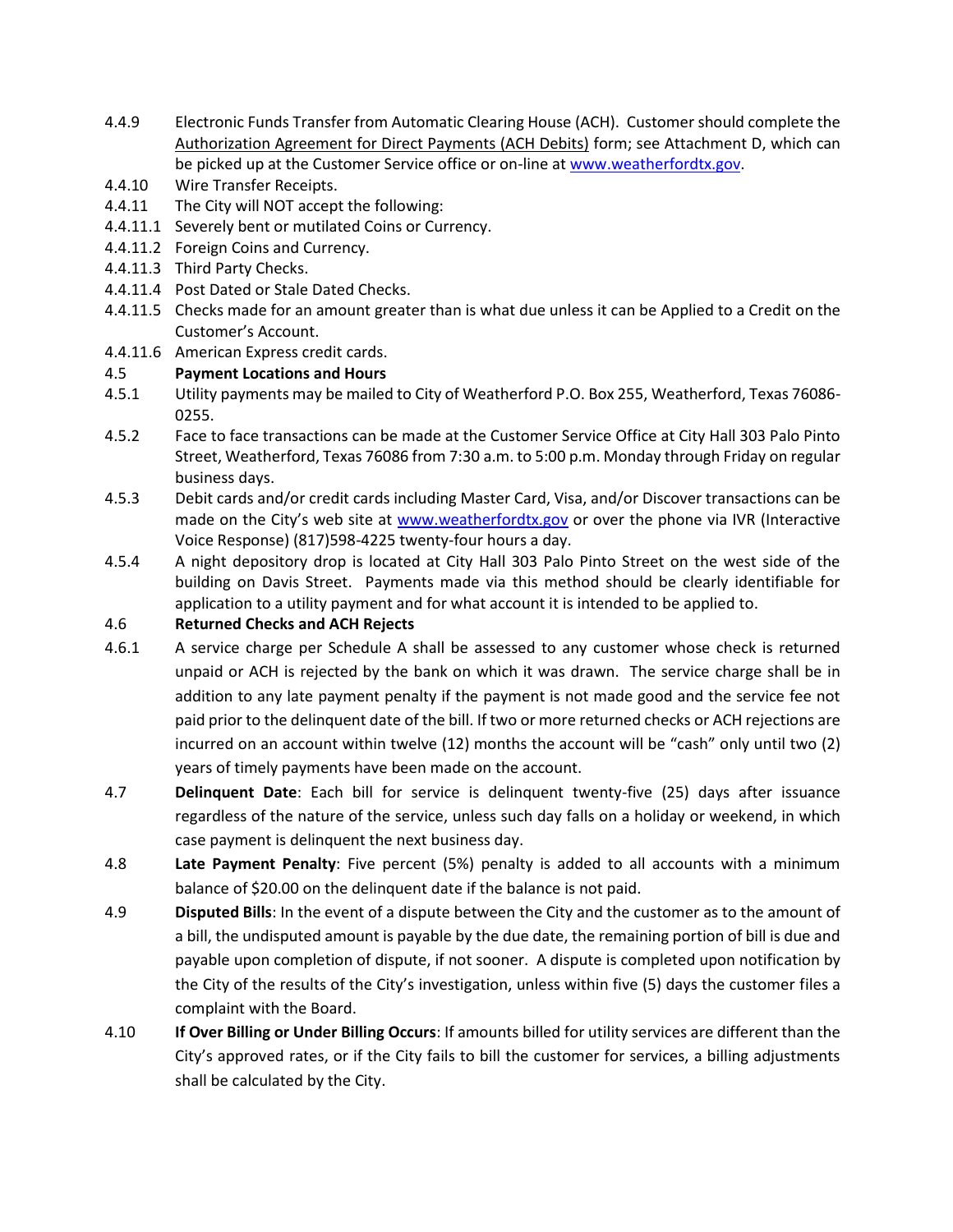- 4.10.1 **Over Billing**: If the customer was over billed, an adjustment shall be made for the entire period of the over billings up to six (6) months preceding the discovery of the billing error.
- 4.10.2 **Under Billing**: If the customer was under billed, the City may bill the customer for the under billed amount. The back billing shall not exceed a period of six (6) months preceding the discovery unless such billing is a result of meter tampering, bypass, unauthorized use of services, or theft of services.
- <span id="page-10-0"></span>5. **Unauthorized Use of Service/Theft of Service:** No Utility meters, equipment or property, whether on Customer's premises or elsewhere, are to be tampered with or interfered with for any reason. The Utility and the City is not liable for injury to customer, customer's employee, or others resulting from tampering with or attempting to repair or maintain any of Utility facilities, and customer agrees to indemnify and hold Utility and City harmless therefore. Unauthorized use and tampering of the Utility services is a misdemeanor and will be prosecuted to the fullest extent of the law. In the event of use or evidence of attempted use of equipment or by any other means, service may be discontinued. The customer shall also be required to pay Theft of Services fees as specified in Schedule A in addition to:
- 5.1 The charge for the estimated amount of electricity or water used without Utility authorization which may be estimated based on amounts used under similar conditions during preceding years. Where no previous usage history exists or is considered unreliable, consumption may be estimated on the basis of usage levels of similar customers and under similar conditions,
- 5.2 The cost of replacing or repair of any damaged meter associated equipment,
- 5.3 The cost of installing protective facilities or of relocation of meter, if determined necessary by the Utility, and
- 5.4 The cost of any personnel or equipment by the Utility to detect unauthorized use of service and disconnect or restore such service.

#### <span id="page-10-1"></span>**6. Discontinuance of Service**

#### <span id="page-10-2"></span>6.1 **At Customer's Request**

- 6.1.1 Any customer desiring to terminate utility service shall contact the Customer Service office in person, via fax, mail, e-mail, or phone with the following information to schedule termination of service:
- 6.1.1.1 Customer account.
- 6.1.1.2 Customer identification number.
- 6.1.1.3 Service location where termination is desired.
- 6.1.1.4 Date service is requested to be terminated.
- 6.1.1.5 Forwarding address for further correspondence.
- 6.1.2 The customer may request that only specific services be disconnected (only electric, only water). The customer must pay the Service Initiation Fee; see Schedule A, to reconnect these services. Metered services are linked to non-metered, so if the customer disconnects water, the sewer is also disconnected.
- 6.1.3 If the customer fails or refuses to pay all or any portion of a bill for utility service within fifteen (15) calendar days from the date the bill is due (delinquent date) or failure to comply with terms of a deferred payment agreement or average payment plan service may be terminated.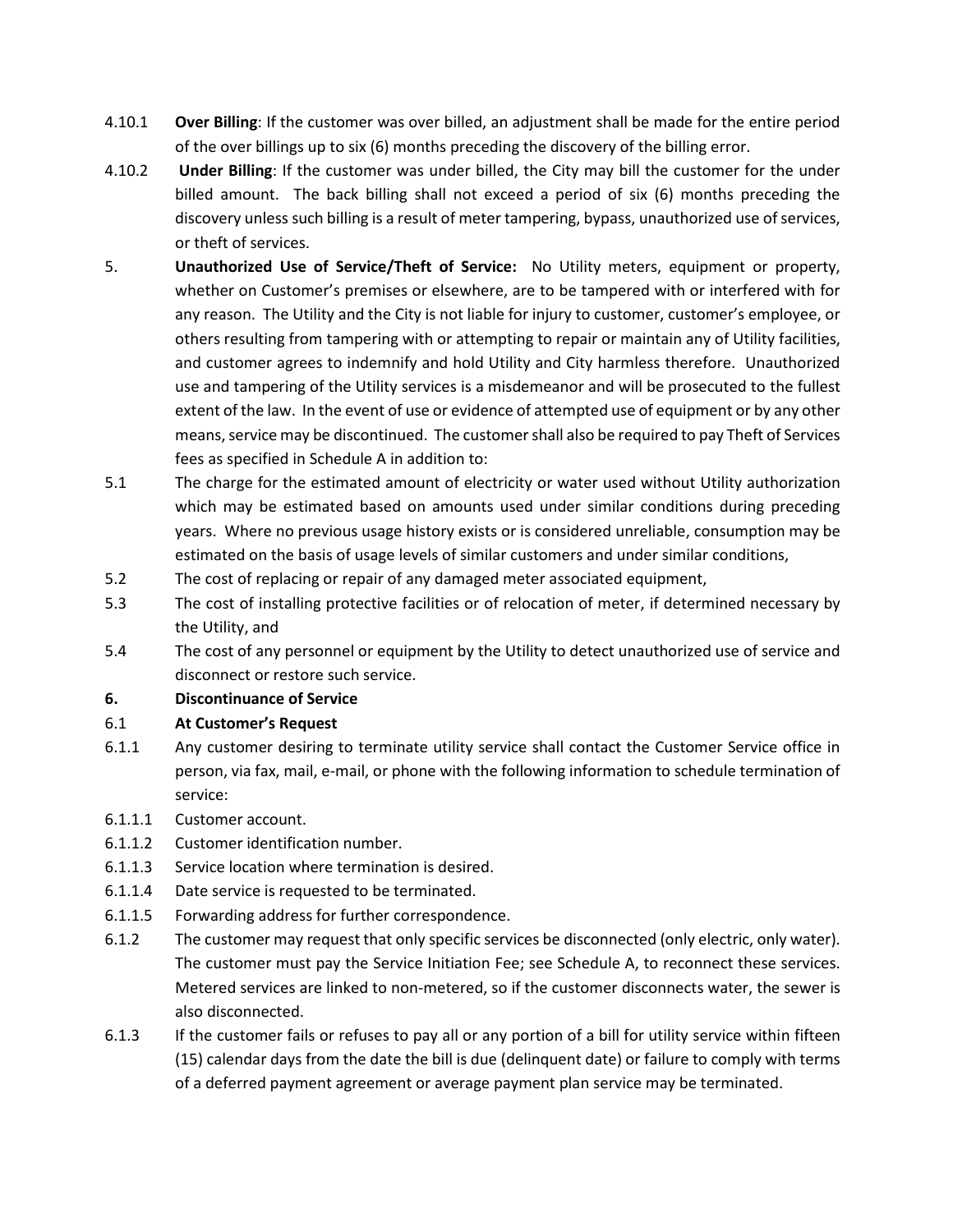6.1.4 The customer is not held responsible for service after termination date given unless the customer continues to use service or the terms and conditions of an existing agreement have not been met.

#### <span id="page-11-0"></span>6.2 **City Initiated**

- 6.2.1 The City has full authority to, and may, disconnect any or all utility services immediately and without notice under the following circumstances:
- 6.2.1.1 When the customer fails to comply with requirements within this policy or the Electric Service Policy.
- 6.2.1.2 When, in the City's sole opinion, a hazardous, public health, or public safety condition exists in or on the customer's premises or equipment.
- 6.2.1.3 Where services is connected without City authority by a person who has not made application for service, or where service has been reconnected without City authority following termination of service.
- 6.2.1.4 Where the City's meter or service facility which serves the customer has been bypassed or tampered with in any way or customer uses the utility service in a manner not authorized under City policy or there has been a theft of service.
- <span id="page-11-1"></span>6.3 **Prohibited Discontinuance**: The City shall not discontinue service to a customer under the following circumstances:
- 6.3.1 Delinquency in payment for utility services by a previous occupant of the premises who no longer resides at the address at any time during the billing cycle.
- 6.3.2 Failure to pay for merchandise, or charges for non-utility services provided by the City.
- <span id="page-11-2"></span>6.3.3 **Weather**: Delinquency in payment for utility service when:
- 6.3.3.1 The previous day's highest temperature did not exceed 32 degrees Fahrenheit, and the temperature is predicted to remain at or below that level for the next 24 hours, according to the nearest National Weather Service (NWS) reports; or
- 6.3.3.2 The NWS issues a heat advisory for Parker County or when such advisory has been issued on any one of the preceding two calendar days.
- <span id="page-11-3"></span>6.3.4 **Critical Care Customer:** A critical care customer is a Utility customer who has a person permanently residing in his or her home who has been diagnosed by a physician as having a serious medical condition that requires an electric-powered medical device, electric heating or cooling or other utility service to prevent the impairment of a major life function through a significant deterioration or exacerbation of the person's medical condition or to sustain life.
- 6.3.4.1 **Eligibility for Protections:** In order to be considered for designation as a Critical Care Customer:
- 6.3.4.1.1 A Residential Critical Care Application, see Attachment E, must be completed in full by customer and physician and returned to and approved by the Customer Service Office and
- 6.3.4.1.2 A deferred payment plan must be agreed upon by the customer and the Customer Service Office.
- 6.3.4.2 **Benefit of Protection:** If an approved application is on file and a current approved deferred payment plan exists and is being adhered to, prohibition against service disconnection of a Critical Care Customer shall last 63 days from the issuance of the bill. If the deferred payment plan is not being adhered to, the Utility shall provide written notice to the Critical Care Customer and the secondary contact listed on application of its intention to disconnect service not later than 21 days prior to the date that service would be disconnected.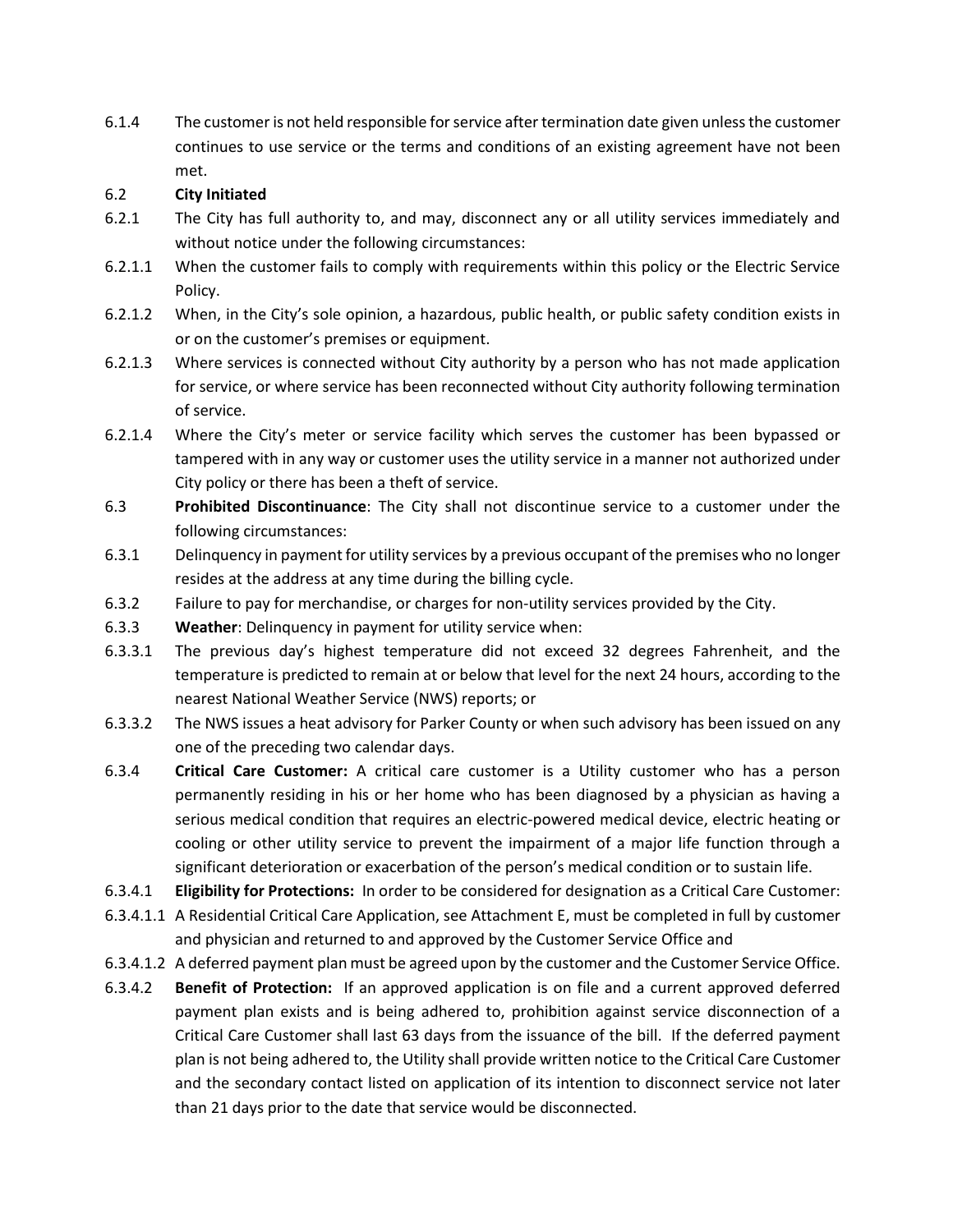- 6.3.4.3 **Disconnection:** Prior to final disconnection of a Critical Care Customer, the Utility will contact the Critical Care Customer and the secondary contact by phone. If no contact is made by phone, the Utility shall visit the premises, and, if no response shall leave a door hanger containing the pending disconnection information and how to contact the Utility within 24 hours.
- 6.3.4.4 **Renewal:** Applications must be renewed by the Critical Care Customer and physician every 2 years that protection is needed. If at any point during service usage the physician's request for protection is no longer valid, the customer shall notify Weatherford Utilities.
- 6.3.4.5 **Disclaimer:** Protection under this policy DOES NOT RELIEVE A CUSTOMER OF THE OBLIGATION TO PAY FOR SERVICES RENDERED and Critical Care Customer status does not guarantee an uninterrupted, regular, or continuous power or utility supply.
- <span id="page-12-0"></span>6.4 **Notification:** The Utility shall make a reasonable attempt to notify customer of disconnection. Some situations of emergency service termination may not permit notification.
- 6.4.1 For all locations a bill is due ten days after it is mailed, fifteen days after the bill is mailed it is considered delinquent and notification is sent. The notification gives the customer another ten days to make a payment.
- <span id="page-12-1"></span>6.5 **Re-connection of Service**: Whether from a temporary disconnection or a long-term disconnection, shall be handled under guidance of Section 2 of this policy, Service Initiation.
- 6.5.1 The customer shall pay for reconnection at the applicable rate of the service initiation fee, see Schedule A. If the customer is on the disconnect list for non-payment at 8:00am, the fee will apply even if the Customer Service Department does not interrupt the service as a one-time courtesy. Such instances are reviewed on a case by case basis.
- 6.5.2 All amounts, past due, which the customer owes shall have been paid in full.
- 6.5.3 Service connections may be inspected and approved by Utility personnel.
- 6.5.4 Additional security deposit amount may be required per Section 2 and Schedule A.
- <span id="page-12-2"></span>6.6 **Moving / Transferring of Service:** Security deposit and up-to-date account balances are transferable from one service address to another.
- 6.6.1 The customer shall pay for reconnection at the applicable transfer fee for current customers, see Schedule A, for the new service location.
- <span id="page-12-3"></span>6.7 **Final/Closed Account and Return of Security Deposit:** After an account has been closed by either customer request or policy of the Utility, all funds, including security deposit, refunds, and overcharge credits will be used against amounts owed the Utility on the closed account first. Remaining funds will then be used against any amounts owed the Utility on any other accounts the customer may have with the Utility.
- 6.7.1 The Utility will close an account 30 days after non-payment.
- 6.7.2 After accounts have been cleared and closed, a check for the remaining money will be issued to the customer for any net credit or collection procedures utilized by the Utility will be instituted for any net debit balance (this may include submission to a third party and credit bureaus).
- <span id="page-12-4"></span>7. **Customer Programs:** Various programs are available to customers of the Utility.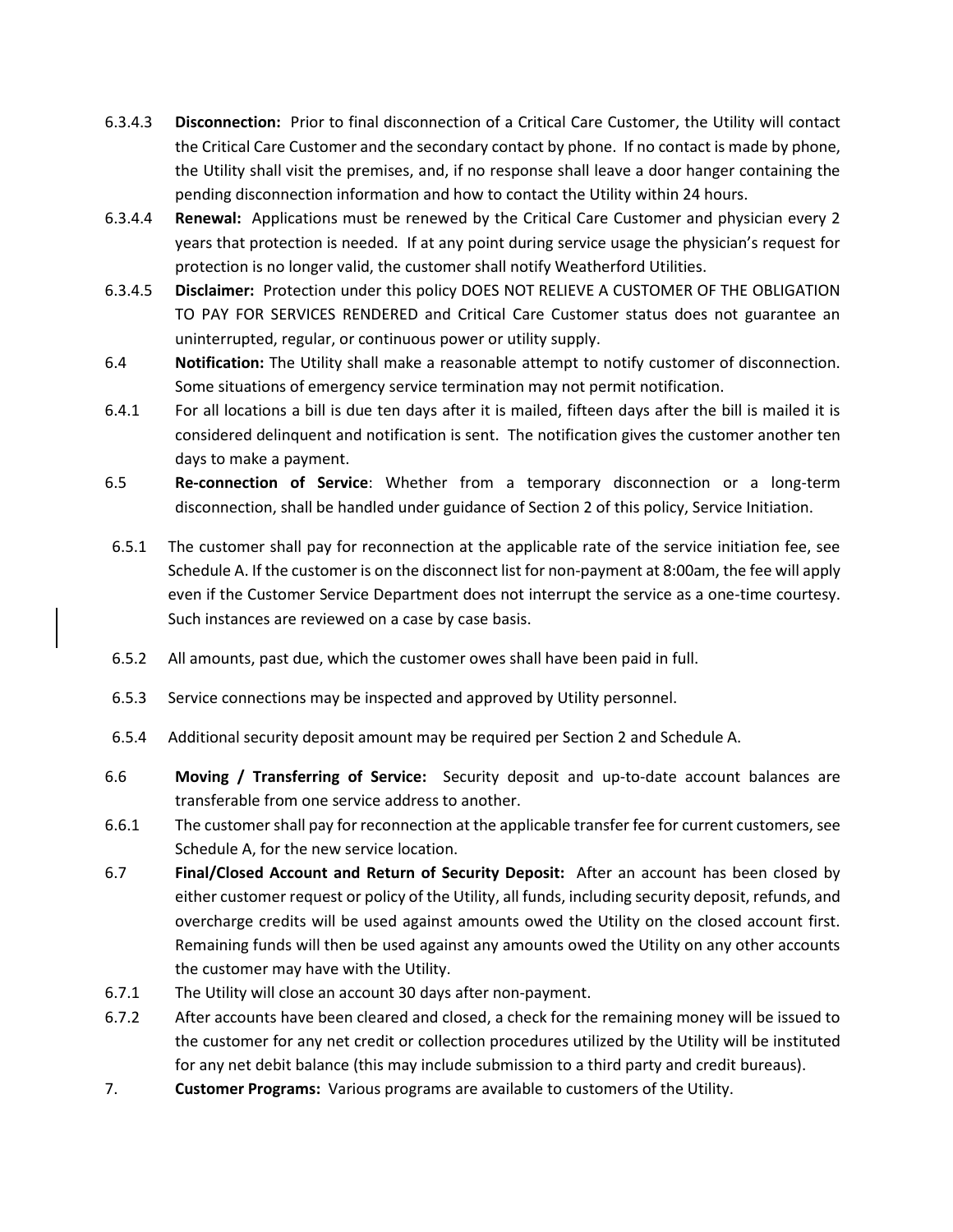- <span id="page-13-0"></span>7.1 **Payment Plans:** The customer should contact the Customer Service Office to make/request any payment plan modifications.
- <span id="page-13-1"></span>7.1.1 **Deferred Payment Arrangement:** The Utility offers, upon request, a deferred payment plan to any residential customer who has demonstrated good faith ability to pay a reasonable portion, but not all the utility bill if the customer has not previously been delinquent in payment of a bill/deferred payment arrangement at any time during the preceding twelve months. No more than two arrangements will be allowed per account per twelve month period from date of first incident. No account can go three months past due without approval from the Chief Financial Officer, and an active payment arrangement plan in place.
- <span id="page-13-2"></span>7.1.2 **Average (Budget) Payment Arrangement:** The Utility offers, upon request, an Average Billing Plan payment program to residential customers who have had no disconnections for nonpayment, returned checks, or more than two late payments in the last twelve months. Each month an average payment will be due based on the average of the current bill and the previous eleven billings, plus ten percent (10%) of the balance in the accounts reserves, whether that balance is a debit or a credit. The averaging plan does not change the rates or consumption amounts, it simply allows payments of those bills to be spread more evenly throughout the year. The reserve balance in the account is the difference between the actual changes incurred on the account and the average amounts paid on the account. Upon termination of the account, this reserve account is also trued-up on the final bill whether a debit or credit balance. A customer can complete the Average Billing Plan form, see Attachment F, and return it completed to the Customer Service Office for consideration and application to the account.
- <span id="page-13-3"></span>7.2 **Account Confidentiality:** The Texas Utility Code 182.052 states that a government-operated utility may not disclose personal information (which is an individual's address, telephone number, and/or social security number) in a customer's account record, or any information relating to the volume or units of utility usage or the amounts billed to or collected from the individual for utility usage, if the customer requests that the government-operated utility keep the information confidential. Please note that a customer's name is not confidential, so if someone asks 'who is the account holder at a specific address' the Utility must tell, whether or not it is a confidential account. A customer can complete a Request for Confidentiality of Information, see Attachment G, and file with the Customer Service office. Customer Service may share general information about high, low, or average bills for a given service location upon request.
- <span id="page-13-4"></span>7.3 **Home Audits:** The Utility may be able to assist residential customers with in home audits to review efficient use and conditions of utility services. The customer should contact the Customer Service Office to schedule possible in home audit assistance.
- <span id="page-13-5"></span>7.4 **Re-Reads:** The Utility performs reasonableness checks on meter readings but a customer can request a re-read of their meter. A customer can receive two free re-reads every twelve months. If at a re-read the reading is not within reason of the prior reading the re-read will not count against the two free re-reads per 12 months. After those two re-reads per twelve months if more re-reads are requested by the customer and if the prior read is verified within reason a fee as established on Schedule A will be applied to the customer account. Requests should be made through the Customer Service Office.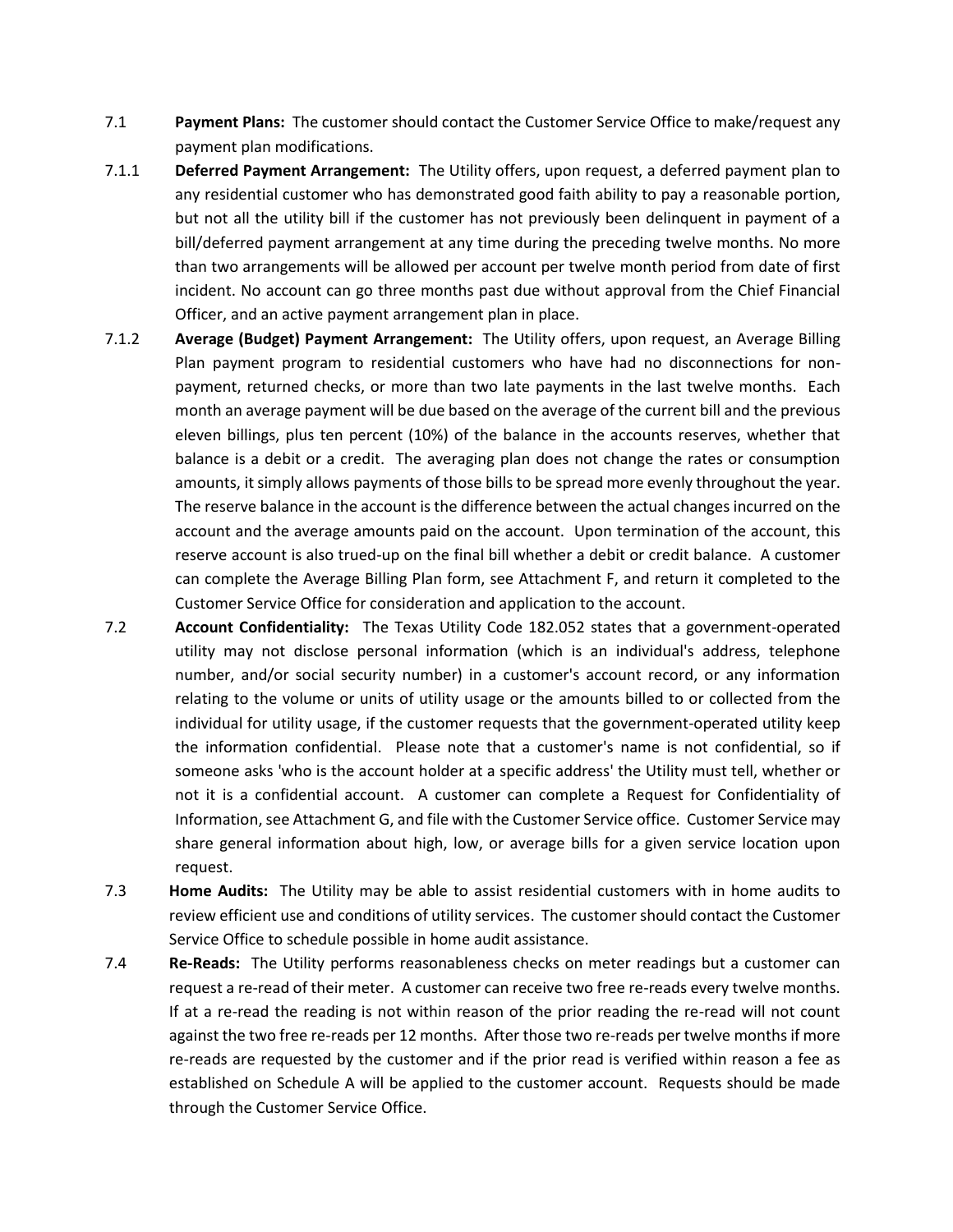#### <span id="page-14-0"></span>7.5 **Service Calls / Work Orders:**

- <span id="page-14-1"></span>7.5.1 **Non-Emergency:** Non-emergency service calls / work orders should be directed to the Customer Service Office. The Utility should be given at least a 24-hour advanced notice and should be consulted regarding a proposed route of a move. The customer may be billed for the cost, direct cost of labor and materials, of services not the responsibility of the Utility as follows:
- 7.5.1.1 Service calls requesting the relocation of facilities belonging to the Utility.
- 7.5.1.2 Service calls requesting the temporary relocation of facilities belonging to the Utility.
- 7.5.1.3 Service calls requesting installation or relocation of facilities belonging to the customer.
- <span id="page-14-2"></span>7.5.2 **Emergency:** Emergency service calls / work orders should be directed to the Customer Service Office during regular business hours or after hours to the Utility Service Dispatch Office which has a 24-hour a day line.
- <span id="page-14-3"></span>7.6 **Leak Adjustments:** A customer may request an adjustment be made, no more than one time every thirty six month period of time, and if the customer has documentation, such as a plumber's bill or receipt, that a leak did exist, the leak was sufficient in size to use an excessive amount of utility service, and that the leak has been fixed. Upon receipt of such documentation, the Utility shall determine whether to allow a leak adjustment. The leak adjustment will be applied to the overage of utility service above average usage and any related fees such as sewer adjustments during the winter averaging months. Sewer adjustments will also be made on commercial accounts no matter the time of year. The leak adjustment will be to the lowest conservation rate as permitted by Ordinance.
- 7.7 **Adjustments for Unexplained High Water Usage:** There are situations when neither the customer nor the Utility can explain abnormally high water consumption. An unexplained high consumption, if approved by the Director of Water Utilities, may be adjusted to the seasonal appropriate average based upon the customer's previous consumption history. A customer may request an adjustment be made, no more than one time every sixty (60) month period of time, for unexplained high water consumption. The customer shall submit a detailed letter to the City indicating that, after the customer conducted a reasonable investigation of the customer's consumption and possible leaks, the amount of water billed was not used by the customer. Prior to consideration of an adjustment, the Water Utility shall inspect and test the customer's water meter to ensure the meter is operating properly, and the Water Utility shall interview the customer and inspect the premises to determine if there is a reasonable explanation to account for the amount of consumption billed. An adjustment will not be made if a leak adjustment has been applied for and approved within the prior 12 months.
- <span id="page-14-4"></span>7.8 **Recycling:** The City offers curbside recycling for residential and commercial customer accounts. Recycling will be collected on one regular collection day of a customers account. Recyclable materials should be placed loosely inside of a City authorized recycling container and placed by the curb in accordance with the same rules and regulations as the accounts twice a week bagged collection service. A schedule will be attached to the customer's cart when it is delivered to their location. Alternative curbside collections are available to disabled residents. Proof of disability from a physician is required for this service. Smaller carts may be available for disabled residents. Items accepted include glass, paper, cardboard (all types), tin, aluminum, and plastics (1-7). Items not accepted at this time include food contaminated containers, tires, motor oil, garden hoses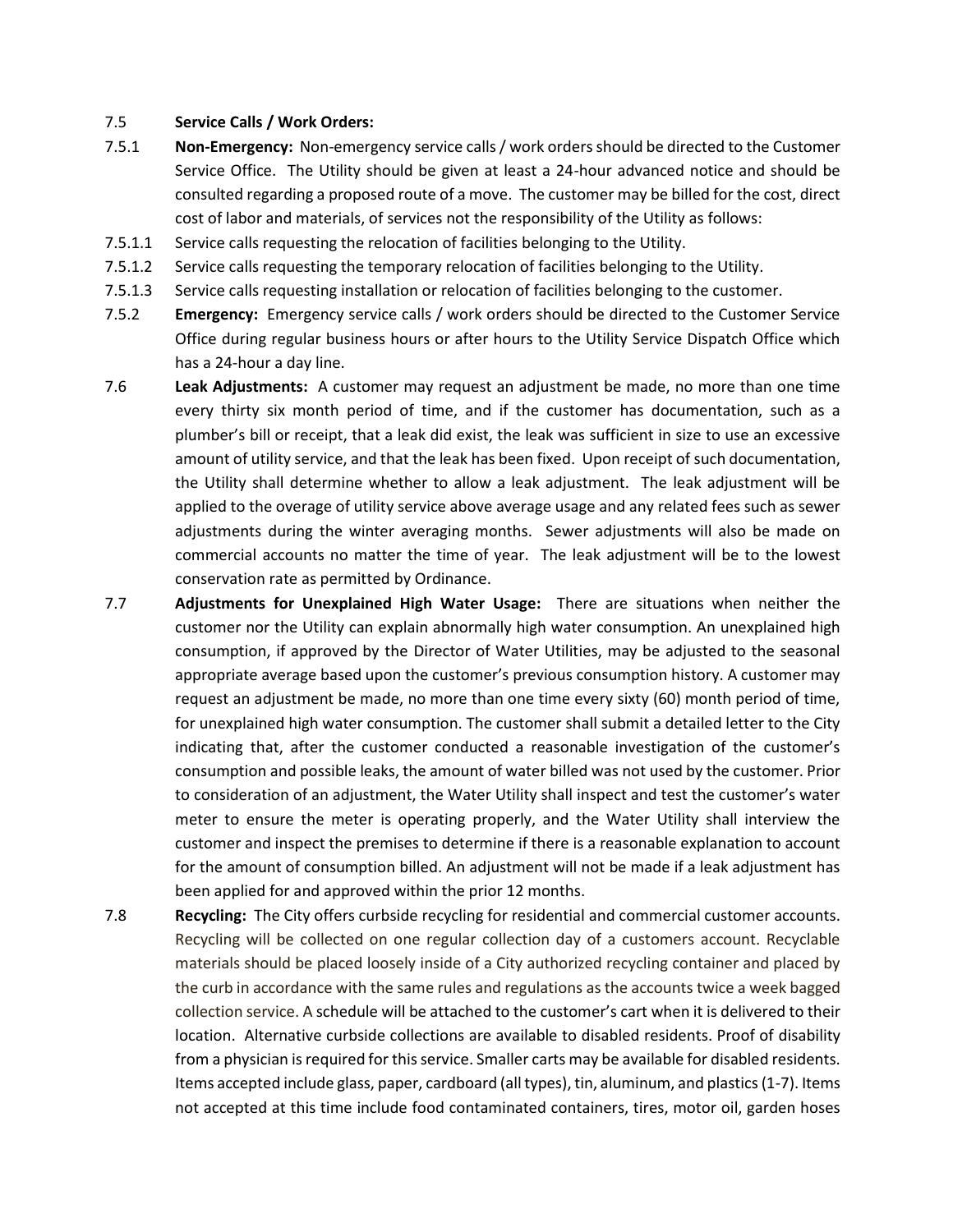or any other material not mentioned above. Cart and service fees can be found on Schedule A and must be initially established for a period of not less than twelve months. Recycling cart should be stored in a location that is not visible from the public street. Applications for service can be submitted on-line at [www.weatherfordtx.gov](http://www.weatherfordtx.gov/) or by completing the Curbside Recycling Program Application, Attachment H and returning it to the Customer Service Office.

- <span id="page-15-0"></span>7.9 **Black**b**oard Notifications:** The City offers Blackboard Connect services to customers upon their request. This service is free to customers of the Utility and allows the Utility / City to rapidly disseminate time-sensitive messages to every telephone number stored in the notification database. With the Blackboard Connect service, authorized Utility / City officials can send thousands of messages in minutes. Any messages regarding the safety or welfare of our community would be disseminated using this system. Example messages may include severe weather warnings and updates, potable water warnings, hazardous traffic or road conditions inside the City or effecting local routes, and any other situation that could impact the safety, property, or welfare of our community. A customer can sign up for these notifications at [www.weatherfordtx.gov.](http://www.weatherfordtx.gov/)
- <span id="page-15-1"></span>7.10 **Garbage Suspension for Vacation/Vacant Service Location:** A customer who will be vacationing or who will not have any occupants at a service location for more than one month may request through the Customer Services Office that garbage collection services be suspended and not billed for a particular amount of time.
- <span id="page-15-2"></span>7.11 **Utility Assistance Programs:** Per City Charter, Article IX Section 8, the Utility cannot provide free service except during times of no outstanding bonds or indebtedness for the Utility. The Customer Service Office does have the names of some utility assistance programs in the area. Customers also have the opportunity to donation automatically to Manna Storehouse, Inc., one of those utility assistance programs, through an automatic charge to the customer's account every month, Voluntary Contribution Authorization, Attachment I.
- 7.12 **AMS Meter Opt-Out:** The Utility offers, upon request, the option to have the transmitter of the electric and/or water advanced metering system (AMS) meter disabled so that a manual read of the meter is required monthly. This option has a one-time fee and a monthly charge as specified on Schedule A. Customer's billing date may change to accommodate the manual read. Eligibility Requirements: Must be a current single family residential customer, must have all accounts current and paid in full, must not have more than three (3) cutoffs for non-payment in the previous twelve (12) months. See Attachment J.
- <span id="page-15-3"></span>8. **Red Flag Rules:** The City developed an Identity Theft Prevention Program pursuant to the Federal Trade Commission's Red Flags Rule, which implements Section 114 of the Fair and Accurate Credit Transactions Act of 2003. 16 C. F. R. § 681.2. This Program was developed for the Utility with oversight and approval of the City Council. See Attachment K.
- <span id="page-15-4"></span>9. **Complaint Procedures:** Initial contact by a customer should be directed to the Customer Service Office. The complaint may be pursued with the appropriate supervisor, manager, and a director, in that order, if the customer is not satisfied with the handling of the complaint. Complaints concerning the charges, practices, facilities, or service of the Utility shall be investigated promptly and thoroughly. The Utility shall keep records of written complaints sufficient to enable review and analysis of its procedures and actions. Based on Utility staff judgment, a